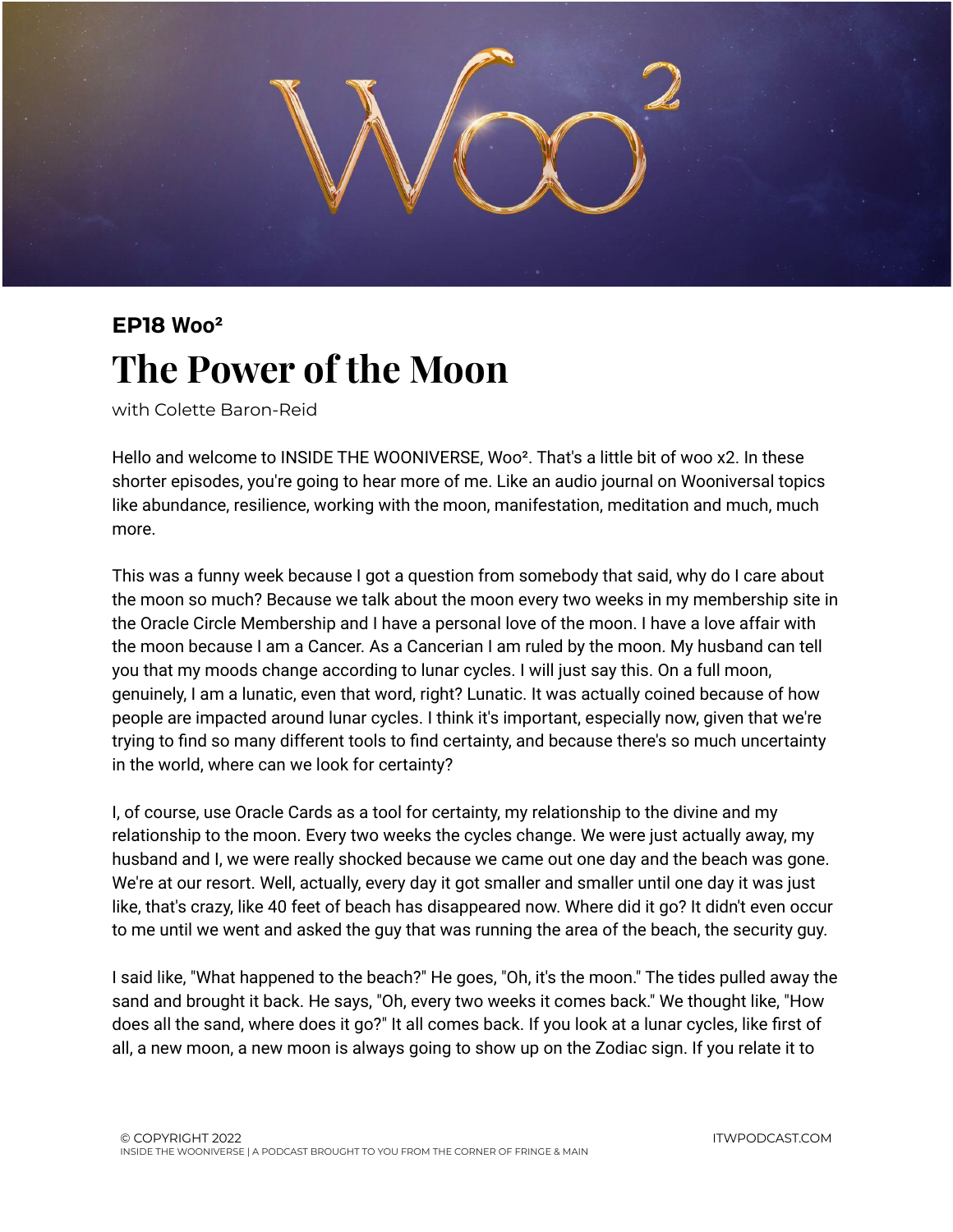

astrology it's always going to be in the sign that is on that month. For example, April, the beginning of April, a new moon is always going to be an Aries.

It's new in that sign, so you're going to look at specific qualities of that Zodiac sign and relate that to the energy that that's inviting you into in the first two weeks of that cycle. Always on a new moon, and actually, in my program called dream quest, and I take 20 people through an intensive for eight months in the year, and I teach people how to do sigils on the new moon, of bringing in what they want to intend. You can do so many different things as a ritual on the new moon, but that's when you set your intentions.

Also knowing that the intention, it's always best to do that intention in alignment with the energy that you're in. For example, Aries is always going to have lots of energy, there's going to be lots going on. You're going to want to start things. It's the beginning of a new astrological year. It used to be the actual beginning of the year until they changed it in the 1500s to make it January, but it's the beginning of the year. The new moon is a cycle where you set your intentions and the ... it's like you set your intention, then you take out the trash on the full moon.

You basically go, "Okay, what do I need to let go of that I may have accumulated or what has been illuminated?" Because remember, the moon illuminates the dark. I look at lunar cycles as a way for us to see what kind of shadow work that we need to do too. Always on the full moon, your emotions are high. Well, that's just typical, but that's when we look at what do we need to surrender or release? We hold space where we intend, we plant in the new moon and we let go on the full moon. That's the best way to work with lunar cycles. The full moon will always be in the opposite sign.

If you look, for example, if you look at the full moon in Libra, for example, that's about ... Libra is a relational sign. It's about beauty. It's about connections, art, etc. I always look at it in a general way, where would I need to release things to have better relationships? Because that would be the sign of relationships. If I'm an Aries, when I'm pushing forward and I'm like, move, push, push, push, move, move, move, go, go, go, then I'm like, "Oh, how do I make space? What have I done in this section in the first two weeks that need to be tweaked in the terms of my relationships?"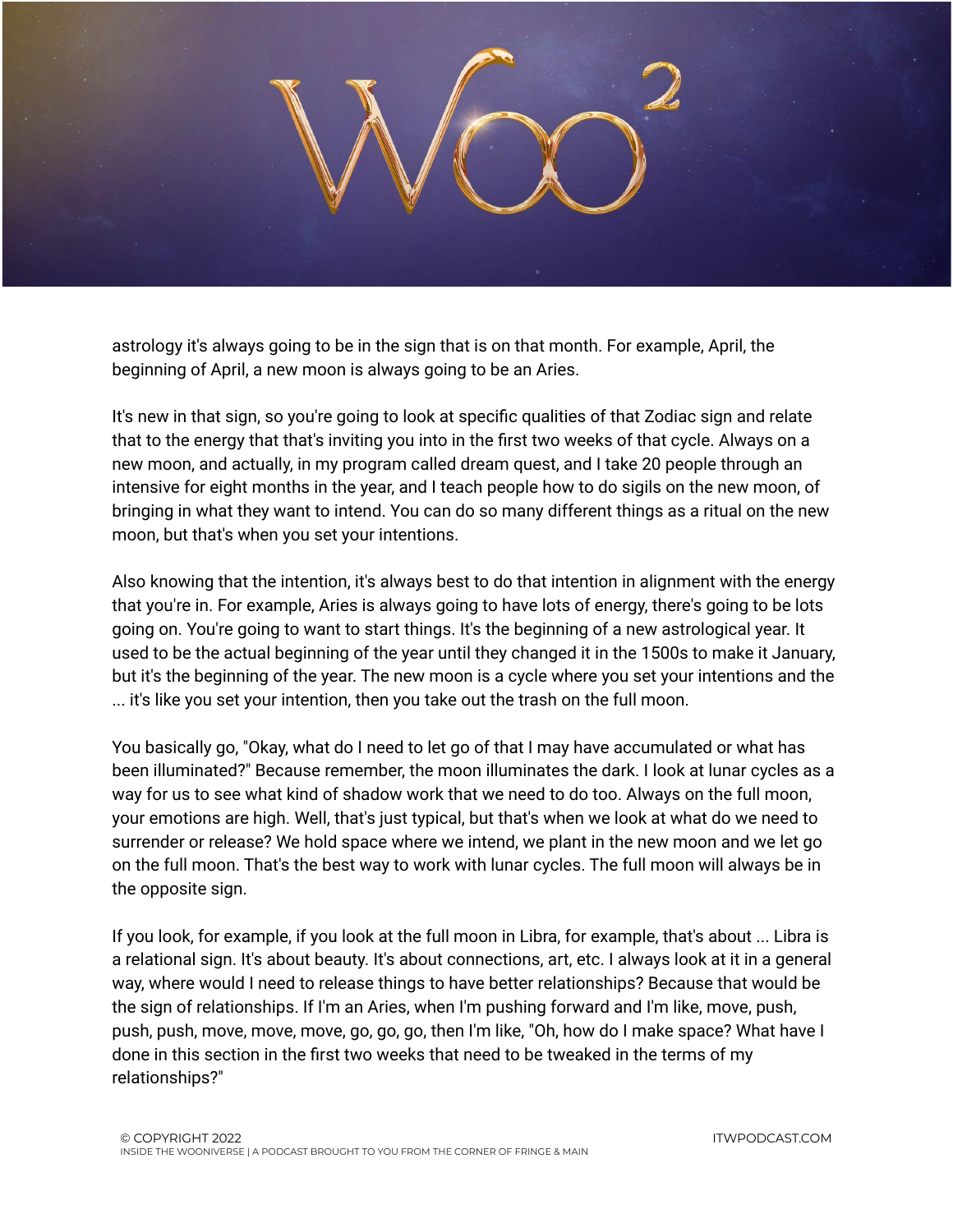

That's how I would work with lunar cycles. I love talking about lunar cycles. I love the moon, hence why we do so much lunar work in my membership site and everybody loves it. We have this amazing astrologer, Dr. Michael Lennox, who comes in and gives his astrological take on the lunar cycles. Then, I give the Oracles message, which is always, which I find fascinating because anytime you also work with Oracle Cards during lunar cycles, you get so much more out of it because they're navigators. They can really reflect exactly what you need to focus on.

You're not flailing around wondering like, "Okay, then full moon is Libra, what do I do?" No, the cards can actually tell you what it is that you need to release or how do you stay in alignment, better alignment with your relationships, etc. Other than that, I feel the moon is the most mystical ... it's not a planet, it's a moon, but it rules mysticism. When I was a little kid, I used to take a magic marker. My mother used to flip out, and I used to paint blue moons on my forehead, like the little crescent moon, blue moons. I would stand in the mirror and paint it.

That was the weird thing. It was a strange thing I used to do. I was a little kid. Do you know, 20 years later in the late '80s, a book called The Mists of Avalon was written by Marion Zimmer Bradley, and it was the story of Morgan le Fay in the Arthurian legend as seen to the eyes of the Priestesses of Avalon. One of the symbols of the priestesses were the symbol of the blue wooed moon, crescent moon on their foreheads. That also freaked me out. Yeah, so this was a sense of relate, a sacred, mystical relationship to the moon that I had when I was little.

My mom also told me that during a full moon I would sleep walk. When I was really little, they had to put up gates because up I would go in a full moon and walked around the house, a little toddler. Yeah, I would crawl out of my crib and walk. But anyhow, so this whole ... we have a mystical spiritual relationship with the moon. Every culture has it. We all have it. It is one of the reasons why I created the Wisdom of Avalon, it was my first Oracle Card deck. You'll see the image on the front cover, but inside of it, you'll see the moon, the lunar, the blue moon painted on the priestess, the high priestess card.

Everybody needs to learn. We need to learn about the natural cycles of the world. Did you know also that there are actually 13 lunar cycles in a year? We have 12 months, but there's 13 moons. That's the other thing, that we've twisted our concept of time once we adopted a calendar that